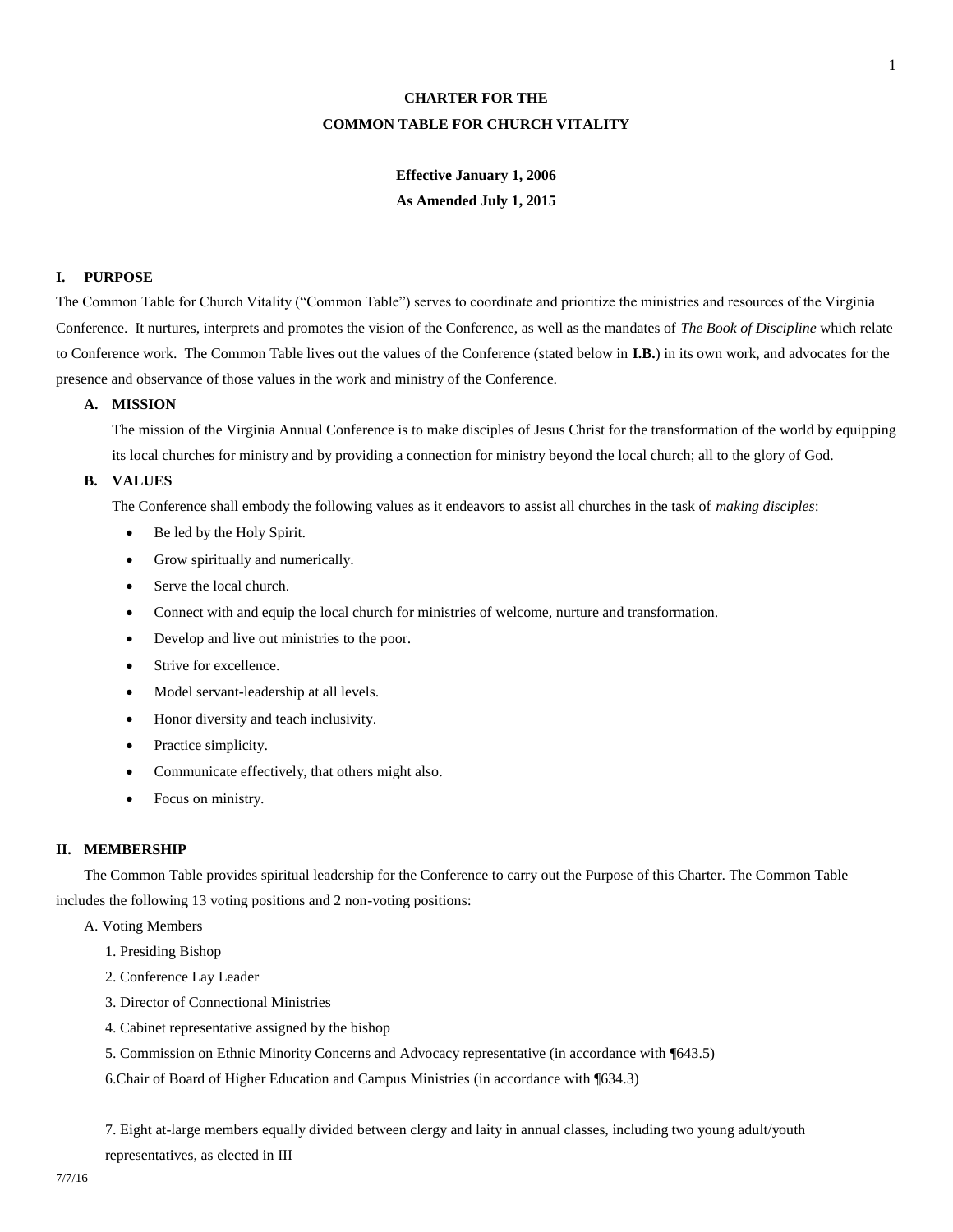#### B. Non-voting Members

1. Representative from Council on Finance and Administration assigned by the Council on Finance and Administration

The elected Secretary of the Annual Conference shall serve as Secretary for the Common Table without vote.

It is both desirable and consistent with our Conference values that the members of the Common Table represent the diversity of our Conference.

# **III. SELECTION OF AT-LARGE COMMON TABLE MEMBERS**

1. Four of the Common Table at-large members (2 clergy and 2 laity) are nominated by the Conference Leadership Discovery and Development Team and elected by the annual conference. Two of these t at-large members must be young adult/youth representatives.

2. Four of the Common Table at-large members (2 clergy and 2 laity) are nominated by the Bishop and elected by the annual conference.

# **IV. TERMS OF SERVICE FOR AT-LARGE MEMBERS**

At-large members serve four year terms and are placed in annual classes. If a person is elected to fill an unexpired term of two years or less, that person is eligible for reelection to a full four year term. In the event that a member resigns or dies during his/her term, a replacement shall be nominated by the Conference Leadership Discovery and Development Team or the Bishop, according to method of nomination, and elected by the Annual Conference with the replacement serving until the end of the original term. Any at-large member of the Common Table who is absent from two meetings without excuse or from three consecutive meetings for any reason shall automatically cease to be a member of the Common Table.

## **V. MEETINGS**

The Common Table will meet at least quarterly, often in extended day format, to enhance the depth of its work and its own spiritual formation as a faith community. By invitation of the Common Table, others may meet with the Common Table to enhance its knowledge and understanding. Meetings shall be open, consistent with the provisions of *The Book of Discipline.* 

## **VI. OFFICERS**

The Bishop, Conference Lay Leader and Director of Connectional Ministries will lead the Common Table in interpreting the Conference vision. The Director of Connectional Ministries is the Chairperson. The Conference Lay Leader is the Vice Chairperson. The Secretary of the Annual Conference is the Secretary of the Common Table, without vote.

#### **VII. COMMITTEES**

## **A. PERSONNEL COMMITTEE**

The Common Table shall appoint a Personnel Committee annually from within its members to assist with the selection and employment of all Conference program staff, both lay and clergy**.** The Common Table shall appoint the chair of the Personnel Committee. The Director of Connectional Ministries shall serve as an ex officio member of this committee without vote.

#### **B. GRANTS COMMITTEE**

The Common Table may appoint a Grants Committee annually from among the members of the Conference to advise the Common Table on the following:

- 1. Grants for connectional ministries beyond the local level, funded through the Conference Benevolence apportionment, and
- 2. Program grants for local ministry projects funded through the Conference Benevolence apportionment, the United Methodist Women, and the Church Extension Fund.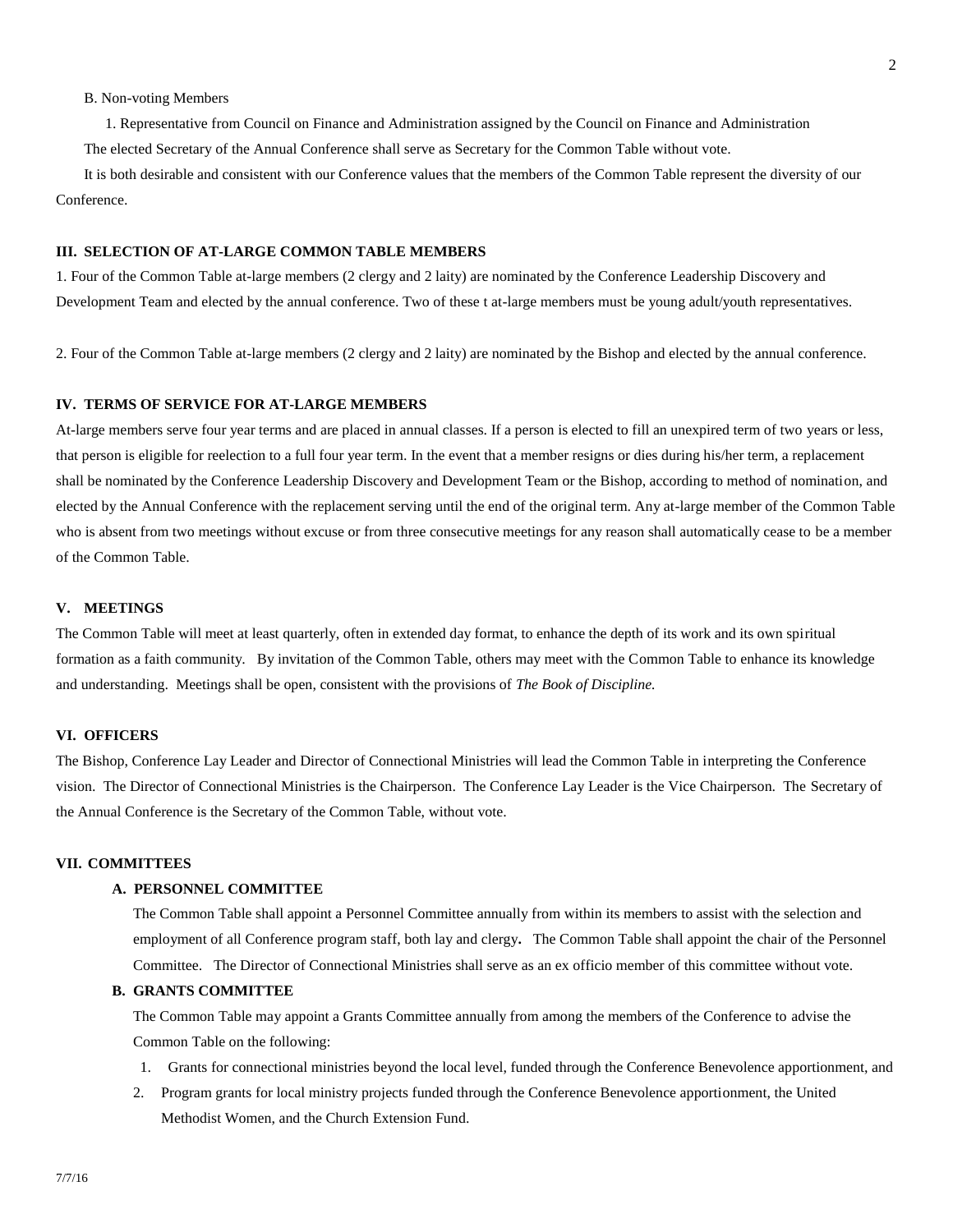## **C. OTHER COMMITTEES**

The Common Table may designate such other committees as are necessary for its functioning.

## **VIII. SELECTION OF DIRECTOR OF CONNECTIONAL MINISTRIES AND STAFF**

- **A.** The Annual Conference shall elect annually upon nomination of the Bishop, and in consultation with the Common Table's Personnel Committee and the Cabinet, an executive officer to be known as the Director of Connectional Ministries. The responsibilities of the Director of Connectional Ministries shall be but are not limited to the following:
	- 1. To serve as the Chairperson of the Common Table and Co-chairperson, with the Conference Lay Leader, of the Conference Leadership Development and Discovery Team.
	- 2. To be a communication link between the Conference program agencies and Jurisdictional and General Conference program agencies.
	- 3. To facilitate communication among the Conference program agencies and the local churches.
	- 4. To serve as a resource person for district programs and the Common Table in the program planning, implementation and evaluation process.
	- 5. To supervise the Conference program staff persons.
	- 6. To serve on other Conference agencies as determined by the Annual Conference, and/or by the Common Table.
- **B.** Each clergy staff person shall be nominated annually by the Personnel Committee of the Common Table with the request that the Bishop would appoint him or her. Each lay staff person shall be nominated annually by the Personnel Committee of Common Table and employed by the Common Table.Nominations for staff members shall be presented to the Common Table after consultation with the appropriate boards and agencies.
- **C.** The Director of United Methodist Communications shall carry out the policies and program of Virginia United Methodist Communications, Inc. and shall cooperate with all agencies of the Conference in the use of the media to disseminate news that promotes the diverse work of the Church's life.
- **D.** The Business Manager/Treasurer of the Annual Conference shall serve the Common Table and all of the boards and agencies in direct support of their work and shall oversee the financial operations of the Common Table. In that capacity, the Business Manager/Treasurer shall coordinate this work with the Director of Connectional Ministries.
- **E.** All Conference program staff shall be employed by and amenable to the Common Table. The Director of Connectional Ministries shall be responsible for the administration and direction of the program staff.
- **F.** Administrative/Technical/Professional Staff of the Common Table shall be employed by the Director of Connectional Ministries in consultation with the appropriate elected staff member as may be requested and as provision for same is made by the Common Table.

# **IX. FINANCES**

The Common Table shall present a budget to the Council on Finance and Administration to cover the expenses for the work of the Common Table and the boards and agencies, committees, commissions, task forces and other groups for which it is responsible. The right of the Annual Conference boards and agencies to be heard by the Council on Finance and Administration shall not be denied, as provided by ¶614 the 2012 *Book of Discipline*.

#### **X. MEETINGS OF BOARD AND COMMISSION CHAIRS**

Semi-annual (or as often as necessary) meetings of Chairs (or designated representatives) of Conference Program Boards and Commissions that are under the oversight of Common Table will be held for the purpose of aligning conference program and mission